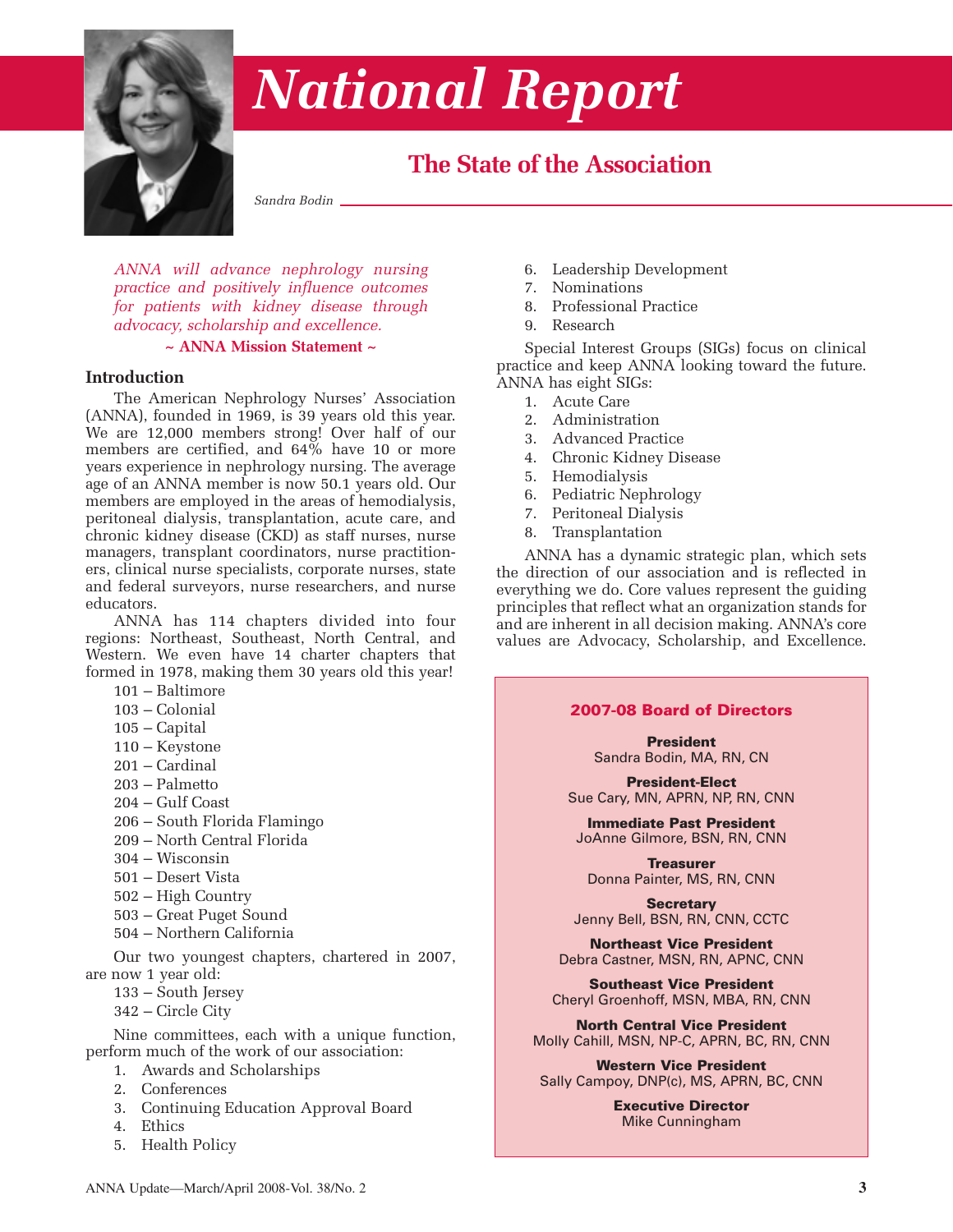#### **2007-2008 Volunteer Leaders**

#### **Elected Representatives**

#### **Regional Officers**

Northeast CC: Marilyn Eilert Northeast CCE: Paula Richards Southeast CC: Loretta Jackson Brown Southeast CCE: Janie Martinez Southeast Special Assistant: Ruben Encino North Central CC: Maryam Lyon North Central CCE: Sharon Bunnell Western CC: Alice Luehr Western CCE: Pete-Reuben Calixto

CC=Chapters Coordinator CCE=Chapters Coordinator-Elect

#### **Appointed Representatives**

#### **Committee Chairpersons**

- Awards & Scholarship: Kim Alleman
- Conferences: Sharon Longton
	- Conferences Designate: Margaret Nusser-Gerlach Distance Learning Working Team: Susan
	- Bridger
- Continuing Education Approval Board (CEAB): Karen Braun

Designate: Anne Webber

- Ethics: Denise Murcek Designate: Chris Ceccarelli
- Health Policy: Kristin Larson Regional Health Policy Advisors: Northeast: Jewell Smith Southeast: Jennifer Payton North Central: Kathy Kuchta Western: Melinda Martin-Lester
	- CapWiz: Joan Simard Kidney Disease Awareness & Education (KDAE) Week: Mary Houglum KDAE Week Designate: Billie Axley Position Statements: Deb Brouwer
- Leadership Development: Mary Haras Designate: Marilyn Eilert Nephrology Nurses Week (NNW): Lesley Dinwiddie NNW Designate: Anne Harty

Online Mentoring: Glenda Payne ANNA Resource Corps: Suzann VanBuskirk

Nominations: Cindy Richards Designate: Lynda Ball

Professional Practice: Diana Hlebovy Research: Joni Walton

#### **SIG Leaders**

SIG Liaison: Karen Burwell Acute Care: Sue Fallone Administration: Mary Perrecone Advanced Practice: Deb Brooks Chronic Kidney Disease: Gladys Benavente Hemodialysis: Judy Kauffman Pediatrics: Nancy McAfee Peritoneal Dialysis: Laurie Biel, Jeannie Farina Transplant: Roberta Billman

ANNA's Strategic Plan was written in 2001 and has been revised four times, most recently in July 2007 under the direction of facilitator **Gail Wick**. **Kathleen Smith, Glenda Payne**, and **James Twaddell** participated with members of the ANNA Board of Directors on the most recent revision. The Strategic Plan has six goals: Advocacy, Recruitment and Retention, Membership, Scholarship, Leadership, and Business. The goals serve as section headings to help classify the accomplishments that have been made by our many volunteer members in 2007-2008.

#### **Advocacy Goal**

**ANNA will be the leading advocate for nephrology nurses, and will advocate for quality care for individuals, families, and communities affected by real or potential kidney disease.**

- The Health Policy Workshop was held at the Capital Hilton in Washington, DC, June 7-9, 2007. Every session during the 3-day meeting was packed with information about the legislative process, ANNA's health policy agenda, coalitions, and the role of federal agencies on our practice. Fifty-three members from 24 states made over 100 visits to representatives on Capitol Hill to share the message of legislative issues important to ANNA members. Barry Straube, MD, Chief Medical Officer and Director of the Office of Clinical Standards and Quality at the Centers for Medicare and Medicaid Services (CMS) treated participants to a White House briefing. The Health Policy Committee and ANNA's Health Policy Consultants planned this popular biennial workshop.
- The National Quality Forum (NQF) is considered the premier organization for improving health care quality in the U.S. In May 2007, the NQF began a project funded under a contract from CMS to develop National Voluntary Consensus Standards for End-Stage Renal Disease (ESRD). The project objectives were to identify and endorse measures for public accountability and quality improvement related to ESRD care at both the facility and physician levels. The nursing organizational members of NQF requested ANNA to submit candidates for the nomination. ANNA submitted the names of two members for nomination and was pleased that **Carol Headley** and **Gail Wick** were appointed to the NQF ESRD Project Committee.
- On June 14, 2007, **Debby Castner, Charlotte Thomas-Hawkins, Linda Flynn**, and **Sandy Bodin** traveled to CMS headquarters in Baltimore in support of Conditions for Coverage for ESRD Facilities Proposed Rule § *494.180(b) (2) The governing body or designated person responsible must ensure that a registered nurse is present at all times that patients are being treated*. Charlotte and her colleague, Linda Flynn (both professors at Rutgers University School of Nursing, New Brunswick, NJ), are the principal investigators for a comprehensive research study entitled *The*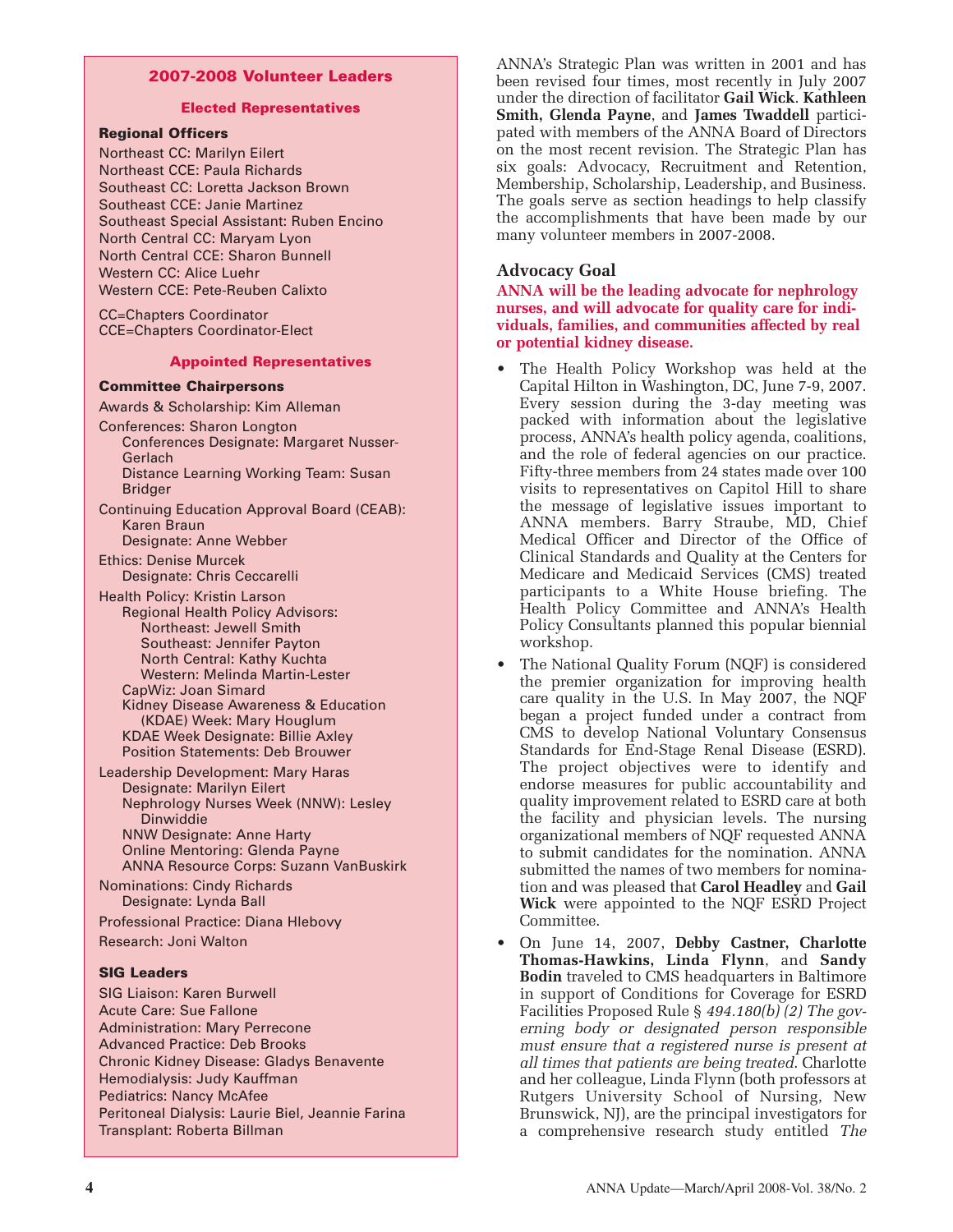*Work Environment and Nurse-Reported Outcomes in Dialysis Centers*. The data demonstrates the important role registered nurses have in dialysis units and their influence on patient safety and outcomes. Our team shared the preliminary findings from this study with CMS staff from Clinical Standards, Quality Improvement, and Survey and Certifications Groups.

- During August 6-10, 2007, ANNA hosted the fifth annual ESRD Education Week. The objective of this initiative is to educate state and federal lawmakers about kidney disease, treatment options, and the legislative issues facing the renal community. ANNA members are encouraged to invite Congressional delegations, CMS staff, ESRD regional office staff, and local and regulatory agency staff to visit the places where nephrology nurse work. Federal, state, and local representatives visited over 30 dialysis facilities, transplant centers, and CKD clinics in 2007. Beginning in 2008, the name of this initiative will change to Kidney Disease Awareness and Education Week to more accurately reflect the clinical settings where our members are employed and where these visits occur.
- The Advanced Practice SIG, under the leadership of **Deborah Brooks**, revised the Position Statement on *Advanced Practice in Nephrology Nursing* to more accurately reflect the scope of practice of nurse practitioners and clinical nurse specialists in nephrology. The present health care environment mandates high quality, cost-effective, patient- and family- focused care. Trends in the incidence and prevalence of CKD indicate that this patient population will continue to grow. This growth will be accompanied by an increased need for qualified health care providers who have the knowledge and skills to manage, provide, and coordinate the care of this complex patient population. Advanced practice nurses in nephrology nursing are qualified providers to meet the needs of this patient population. The complete statement, approved in September 2007, is available on the ANNA Web site (under the Health Policy tab) as are all ANNA Position Statements.
- The Health Policy Committee, under the direction of Chairperson **Kristin Larson**, completed downloadable state fact sheets for all 50 states and the District of Columbia. Each fact sheet contains state-specific information on individuals with CKD and the nursing workforce. Your state fact sheet is available on the ANNA Web site at **www.annanurse.org**. Click on Health Policy, then select Resources and Tools.
- In November ANNA received an invitation from CMS to nominate participants for a CMS Community Forum to review and comment on draft Interpretive Guidelines for the Proposed Conditions for Coverage for ESRD Facilities. We queried the ANNA Resource Corps volunteer database and identified 10 members who fit the criteria for participating. All of the volunteers were willing and able to attend the Community

Forum. We were very pleased that CMS extended invitations to all 10 volunteers and President **Sandy Bodin**. On December 6, 2007, the ANNA team traveled to Baltimore, MD, and met for dinner and an orientation session provided by Past President **Suzann VanBuskirk**. Then on December 7-8, the ANNA representatives participated in roundtable work groups covering the Interpretive Guidelines for all sections of the proposed rule. There were 130 total participants, and 70 of them were nurses! We were pleased to recognize that most of them were ANNA members, too. The ANNA-sponsored Forum participants were **Billie Axley, Sandy Bodin, Deborah Bowe, Deborah Brouwer, Diana Hlebovy, Aletha Matsis, Donna Painter, Nancy Pierce, Joan Reid, Deb Warrington**, and **Trish White**.

- This is the third year that ANNA has contracted with Drinker, Biddle and Reath to provide the services of **James Twaddell** as our Federal Health Policy Consultant. Jim serves as our lobbyist in Washington, DC, advises the Association on health policy issues, and monitors federal legislation of interest to nephrology nurses. Jim also attends the Kidney Care Partners coalition meetings on our behalf and accompanies ANNA members during advocacy visits on Capitol Hill. An overview of ANNA's health policy-related activities, endorsements, and correspondence is available on the ANNA Web site. (Go to **www.annanurse.org**, click on the Health Policy tab, and select Activities/Endorsements.)
- We are fortunate that **Kathleen Smith** continues to serve ANNA as State Health Policy Consultant. Kathleen monitors the states for any developing legislation that will affect the practice of nephrology nurses and forms the grassroots response activities of our members.
- ANNA continues to be an active member of the Kidney Care Partners (KCP), a coalition of patient advocates, dialysis professionals, care providers, and manufacturers working together to improve quality of care for individuals with CKD. **Gail Wick** is the ANNA representative on KCP, where she serves as a member of the Operations Committee.
- The Nurse in Washington Internship (NIWI) is an annual event sponsored by the Nursing Organizations Alliance. Participants spend a week in Washington, DC, learning about health policy issues and visiting with their elected officials on Capitol Hill. In March 2008 the following ANNA-sponsored participants attended NIWI: **Donna Bednarski, Linda Bethea, Cyrena Gilman, Alice Luehr, Bernadine Milton**, and **Nita Soeprono**.
- **Barri Hoffman, Judith Kauffman**, and **Marianne Sorrell** agreed to serve as ANNA representatives to the Association for the Advancement of Medical Instrumentation (AAMI). AAMI sets the standards for water quality in dialysis units. Because the majority of our members work in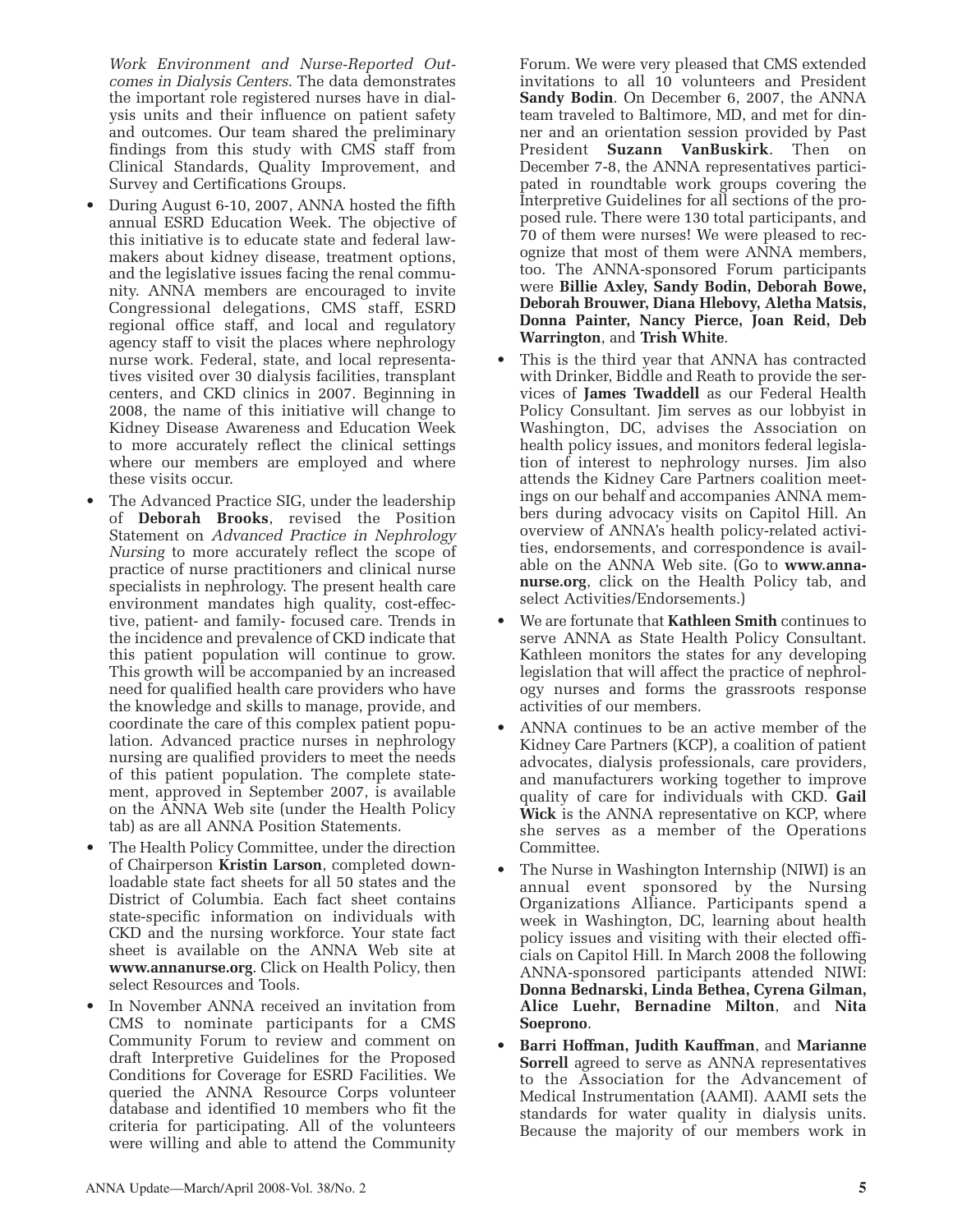hemodialysis facilities, it is important for ANNA to have a good understanding of these standards and advance notification of any proposed changes.

- **Bonnie Greenspan** continues to serve as ANNA's representative on the Advisory Board of the Demonstration of a Bundled Case-Mix Adjusted Payment System for End-Stage Renal Disease (ESRD) Services. The Advisory Board is scheduled to meet next in May 2008, and their work is expected to be completed by the end of the year.
- ANNA, along with the Oncology Nursing Society (ONS), the American Organization of Nurse Executives (AONE), and the Association of Rehabilitation Nurses (ARN), co-hosted the 2008 Nursing Community Meeting in Washington, DC, on January 29, 2008. Health policy representatives from nursing organizations along with nurses working on Capitol Hill attended this meeting to build consensus on the amount of funding for nursing workforce development for which to advocate during the 110th Congress, second session. The nursing community agreed on the amount of \$200 million in funding for this session and completed a consensus document of core principles to consider for the Reauthorization of Title VIII Nursing Workforce Development Program.
- The Capitol Gang is an elite group of ANNA members who reside in the greater Washington, DC, metropolitan area and who volunteer their time and expertise to help support ANNA's health policy and advocacy efforts in the nation's capitol. Capitol Gang members may reside in Virginia, Maryland, the District of Colombia, Delaware, Pennsylvania, and New Jersey. The members of ANNA's Capitol Gang are **Elena Balovlenkov, Lynda Bass, Jane Bocain, Debby Castner, Zarita Pearson, Kitty Richardson, Suzan Schwing, Jewell Smith, Caroline Steward**, and **Mary Carol Usewicz**.
- We continue our advocacy service relationship with CapWiz, which allows members to easily gain public policy information and write letters to their legislators. ANNA CapWiz Advisor **Joan Simard** oversaw 665 contacts made by ANNA members this year to their elected members of Congress. This service is available on the ANNA Web site. (Go to **www.annanurse.org**, click on the Health Policy tab, and select Take Action!)
- The Federal Drug Administration (FDA) contacted ANNA with a request to become a Medwatch Partner. The FDA is not able to ensure that adverse events information is distributed to all health professionals and is asking organizations to assist in this process. Currently, all Medwatch notices that affect nephrology nurses are included in our monthly RenalWeb electronic news service.

### **Recruitment and Retention Goal ANNA will strive to ensure the future of the specialty of nephrology nursing.**

- ANNA designed a Certification Review Course to make planning this event as simple as possible for our chapters. The binder includes everything a chapter will need to host a review course, including speaker notes, participant guides, and resource material. A CD-ROM of the Certification Review Course held at the 2007 National Symposium is included so that chapters can repeat it as a live event, if desired. Every chapter has received a binder and all the materials necessary to host this educational activity.
- To create opportunities for new volunteers and to give relief to some overstretched volunteers, ANNA developed the ANNA Resource Corps, an online volunteer database for all ANNA members. **Suzann VanBuskirk** was appointed as Advisor. Members complete an initial online application to register areas of knowledge, expertise, and skill and to select volunteer activities that interest them. The process provides the option to electronically submit a resume, curriculum vitae, or photo. When a volunteer need is identified, we query the database, retrieve the applications that match, and contact members for interest in serving. Our goal is to provide as many members as possible with meaningful opportunities to be successful volunteers within their areas of expertise while respecting their personal time. I request that each of you take the time to provide your information to our volunteer database at **www.annanurse.org**. No matter what your talents, interest, and availability are, there is a place for you in the ANNA Resource Corps.
- ANNA participated in and exhibited at the National Student Nurses' Association (NSNA) meetings. The April 2007 NSNA Annual meeting was held in Anaheim, CA. **Janet Holland** led several focus sessions on the specialty of nephrology nursing, while **Linda Takvorian** and **JoAnne Gilmore** staffed the ANNA booth in the exhibit hall. The Mid-Year meeting was held during November 2007 in Kansas City, MO. **Sharon Bunnell, Kayla Hogue, Connie Webber**, and **Sharon West** ran the ANNA exhibit, and **Molly Cahill** presented during the showcase session. In March 2008 NSNA hosted the annual meeting in Grapevine, TX. **Trish White** and members from the **Dallas Chapter** volunteered for exhibit duty while **Donna Painter** presented at the focus sessions.
- A poster presentation by **Sue Cary** and **Norma Gomez** was submitted and accepted by the American Nurses Association (ANA) policy conference, Nursing Care in Life, Death and Disaster, in Atlanta, GA, June 20-27, 2007. The poster *Save a Life: What You Need to Know about Emergency Preparedness for Individuals with Kidney Disease* shared information developed by ANNA and the Kidney Community Emergency Response task force after hurricanes Katrina and Rita devastated the gulf area in 2005. Norma represented ANNA and presented our poster at the conference.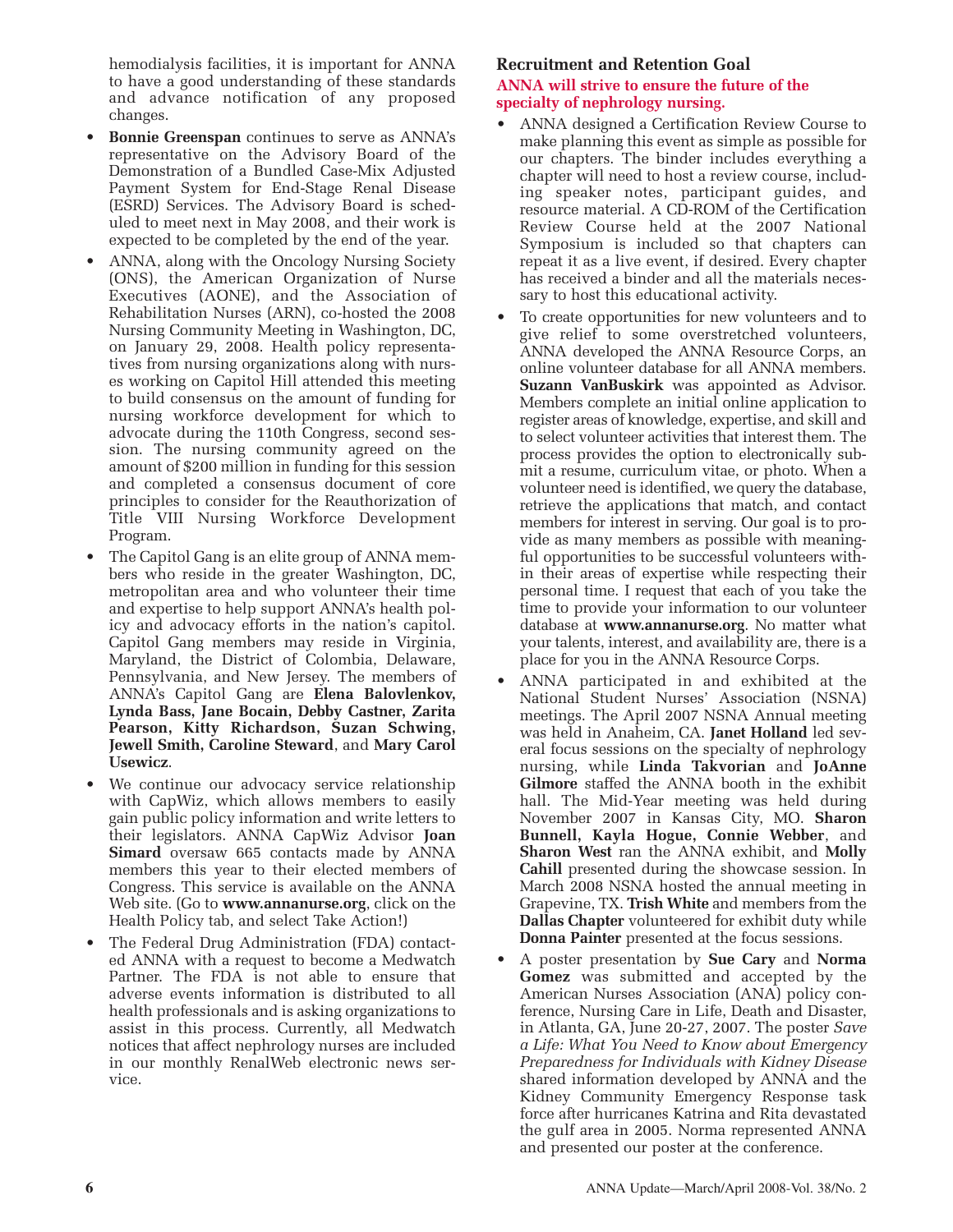- ANNA exhibited at the Academy of Medical-Surgical Nurses (AMSN) convention in Las Vegas, NV, October 25-25, 2007. ANNA members **Dawn Adams, Jenny Bell, Marcinda Rambaran, Lynda Teator**, and **Caroline Wilcom** staffed the booth and provided material and information on CKD to meeting participants. Most of the nurses who stopped by the booth acknowledged that they had patients with kidney disease in their hospital units and were eager to see the educational materials available in the ANNA booth.
- The advocacy work by ANNA and other organizations was successful in increasing funding for the Nursing Workforce Development Programs (Title VIII of the Public Health Service Act) at the Health Resources and Services Administration (HRSA) in the fiscal year (FY) 2008 Consolidated Appropriations Act. Congress provided \$167,652,000, an increase of 12% for these vital programs over the previous year's funding. The Nursing Workforce Development programs are the main source of federal support for nursing recruitment, education, and retention.
- **Lesley Dinwiddie** and **Anne Harty** served as advisors for ANNA's third annual Nephrology Nurses Week celebration September 9-15, 2007. The theme for the week, *Caring for a Lifetime: It's who we are…it's what we do!* captures the teamwork and closeness that develop among nurses, patients, and families during treatment that often spans many years As in previous years, activities in 2007 included special events, luncheons, educational programs, special presentations, and proclamations from local governments. In addition to appreciating nurses with events in their honor, ANNA also hopes to spark interest in other nurses about the multifaceted career opportunities available in nephrology.
- ANNA is a member of the Nursing Organizations Alliance, a coalition of 71 nursing organizations united to create a strong voice for nurses. The Alliance provides a forum for identification, education, and collaboration building on issues of common interest to advance the nursing profession. **Sue Cary** and **Sandy Bodin** represented ANNA at the Alliance's Sixth Annual Fall Summit held November 15-17, 2007, in Milwaukee, WI.
- The American Nurses Association (ANA) Organizational Affiliates has 18 members, one of which is ANNA. An organizational affiliate of ANA is an association that is a national nursing organization that meets criteria established by the ANA House of Delegates and has been granted organizational affiliate status by the Board of Directors. Past President **Sally Burrows-Hudson** is the ANNA representative to the ANA Congress on Nursing Practice and Economics. **Sue Cary** and **Sandy Bodin** represented ANNA at the ANA Organizational Affiliates Meeting in Milwaukee, WI, on November 15, 2007. **Donna Bednarski** will represent ANNA at the ANA House of Delegates in June 2008.
- **Glinda Stricklin** represents ANNA on the Safe and Timely Immunization Coalition at Network 6. The work of this coalition is to improve the rate of hepatitis B, influenza, and pneumococcal immunizations among dialysis patients and staff.
- **Glenda Harbert** continues to represent ANNA on the End of Life Coalition Project at Network 5. The coalition is creating a template for a contract between chronic dialysis providers and Hospice regarding payment for patients that continue dialysis while on hospice. They also plan to create an awareness poster regarding the Hospice Benefit for ESRD patients.
- Our Public Relations Director, **Janet D'Alesandro**, received numerous media requests this year for interviews with ANNA members on a wide range of subjects. In each instance, Janet was able to match a nephrology nurse with the expertise needed to each request.
- Throughout the year, ANNA maintained a strong media presence within the nephrology and general nursing communities. Press releases, interviews, and news events about ANNA were featured in many publications outside of ANNA. For a complete list of ANNA's press releases, visit the Web site, click on About ANNA, and select The Press Room.

# **Membership Goal**

### **ANNA will be the association of choice for nephrology nurses.**

- We would like to see all nephrology nurses enjoy the benefits of ANNA membership and cultivate their own professional development. This year a Membership Task Force developed recommendations for a new and innovative marketing plan. Task force leader **Sylvia Moe** directed an inspired team that worked quickly to identify several new promotions. The first campaign is called *Free for 3* and is already underway! ANNA members simply recruit 3 new members and receive a 1-year ANNA membership free. Volunteers serving with Sylvia on the Membership Task Force are **Norma Gomez, Mary Rose Kott, Angel Krueger, Tina Oian, Sara Otterness, Donna Painter, Marcinda Rambaran, Kim Waugh**, and **Helen Williams**. Watch for more of their creative membership ideas later this year!
- ANNA also conducts an annual membership drive. This year our theme is: *Let ANNA light the way*! I think you will be pleased with the new artwork on the brochure. Extra copies can be obtained from the National Office.
- ANNA exhibited at two additional nephrologyrelated meetings this year: the American Society of Nephrology (ASN) and the Annual Dialysis Conference. Our members in attendance usually stop by to say hello, and nonmember nephrology nurses often stop by to learn more about our association. Frequently, these nurses become our newest members! This year ASN was held in San Francisco during the first week of November 2007. Volunteers **Pete Calixto, Sheila Doss,**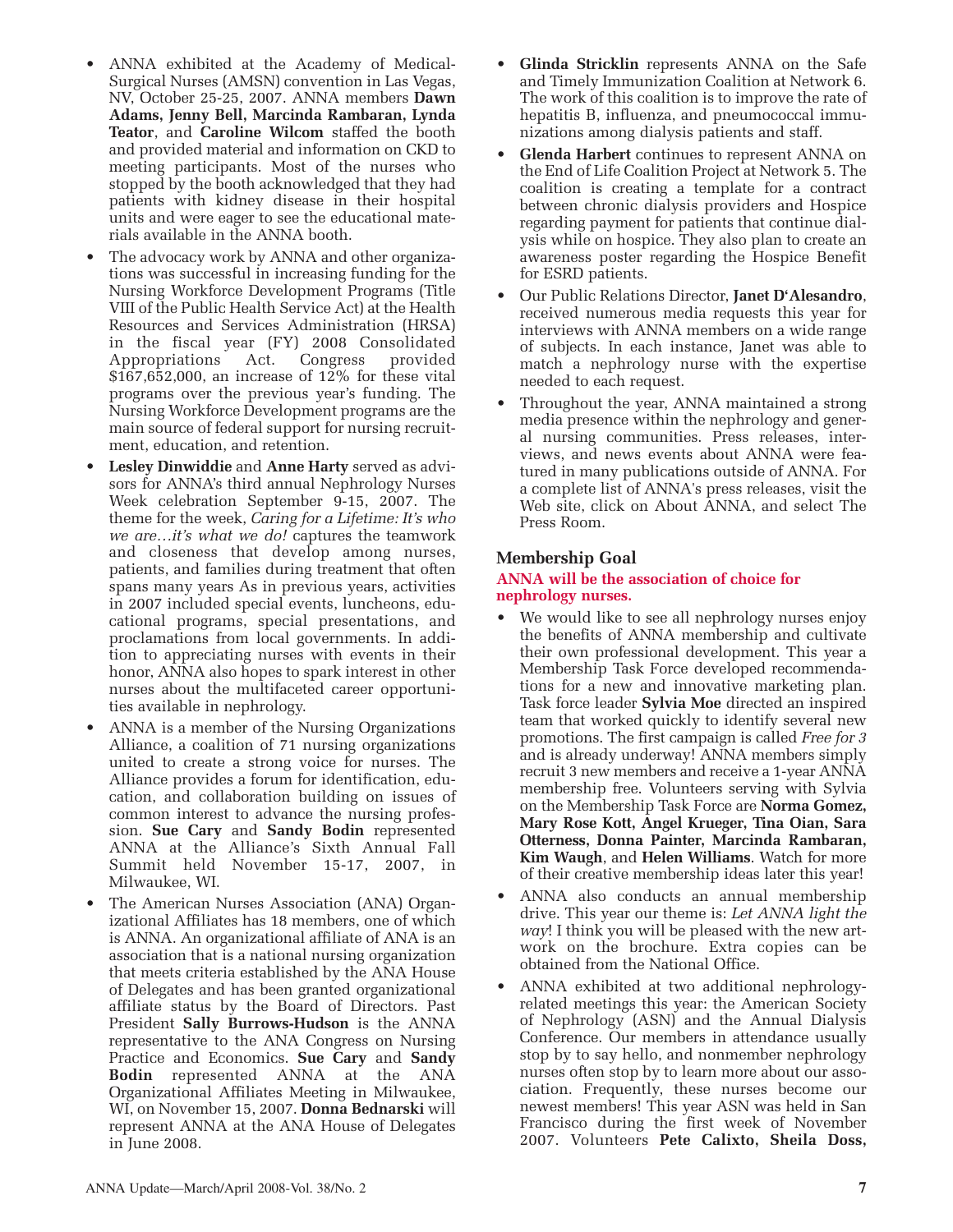# **ANNA National Office Staff**

#### **National Office Staff**

Tony Jannetti, CEO, Jannetti, Inc. Mike Cunningham, Executive Director Lou Ann Leary, Director of Membership Services Janet Betts, Chapter Services Manager Celess Tyrell, Education Services Manager Pam Monaghan, Membership Services Coordinator Susan Iannelli, Executive Assistant Laura Loges, Fulfillment Coordinator Julie Santangelo, Membership Services Assistant Jamie Kalitz, Membership Services Assistant

#### **Education Services**

Sally Russell, MN, CMSRN, Director of Education Services

Meredith Hughes, Assistant

#### **Editorial and Publishing Services**

Gus Ostrum, Managing Editor, Nephrology Nursing **Journal** Laura Douglas, Editorial Coordinator, Nephrology Nursing Journal Kathy Thomas, Managing Editor, ANNA Update; Web Editor Claudia Cuddy, Editor, Special Projects Katie Brownlow, Editorial Coordinator (Core Curriculum) Carol Ford, Editorial Director, Special Projects

#### **Public Relations and Association Marketing Services**

Janet D'Alesandro, Director Linda Alexander, Public Relations Specialist

# **Electronic Publishing**

Todd Lockhart, Director Cindy Contini, Internet Coordinator

**Jeanne Henderson**, and **Lauretta Williams** from the **Northern California Chapter** greeted attendees at the ANNA booth.

- ANNA is actively engaged in discussions with large dialysis organizations (LDOs) about educational sharing and partnership opportunities.
- Our members have told us of their desire to see ANNA invest in new technology and requested that we consider creating "virtual chapters" to allow members who are unable to participate in traditional chapter activities to enjoy the experience of a chapter community online. Virtual chapters, or online social networks, are webs of relationships that grow from computer-mediated discussions. The webs grow from conversations among people who share a common affinity, (e.g., nephrology nursing) and who differ in other ways (e.g., they are in different locations, keep different hours, specialize in different disciplines, work for different companies). When the people are distributed across time and space, then these conversations need to take place online, over an intranet or private internet forum.

#### **Art and Production Department**

Jack Bryant, Director Bob Taylor, Layout and Graphic Design Melody Edwards, Graphic Artist Darin Peters, Graphic Artist

#### **Conference Management Services**

Jeri Hendrie, Conference Manager Michelle Watson, Conference Coordinator

#### **Bookkeeping and Accounting Services**

Patti Fortney, Comptroller Jennifer Dennison, Bookkeeper Bea Hagy, Bookkeeper

**Corporate Marketing Services**

Tom Greene, Director of Marketing Susan Iannelli, Marketing Manager, Advertising Miriam Arroyo, Exhibit Coordinator

#### **Fulfillment and Information Services**

Rae Ann Cummings, Vice President Craig Nelson, Network Manager/Fulfillment Rob McIlvaine, Director Kathy Fahr, FIS Coordinator Carol Webb, Subscription Coordinator

#### **Other Office Personnel**

Conni Bernosky, Canon Operator Chris Ogin, Human Resources Manager Marty Reichart, Warehouse/Mailroom Manager Nora George, Receptionist Genya Phelps, Assistant to CEO

#### **Nephrology Nursing Certification Commission**

Kim Marrero, Certification Services Manager Marianne Cummins, Administrative Assistant

> Thoughtfully planned and knowledgeably implemented online social networks can enable an organization to disburse knowledge to people who can act on it in time; connect people and build relationships across geographic boundaries; attune everyone in the organization to each other's needs; multiply intellectual capital by the power of social capital; amplify innovation as participants move beyond problem-solving and start inventing together; and create a community for group deliberation and brainstorming (www.rheingold.com/Associates/onlinenetworks.html).

A task force will further explore the concept of virtual chapters and define how this social network could benefit ANNA members. Our National Office has the technical expertise and is ready to proceed with this exciting concept.

• ANNA developed an educational program, *Insights into Anemia Management: What Every Nurse Should Know* and delivered it to 40 chapters during 2007-2008. ANNA provided the program, continuing education, and supporting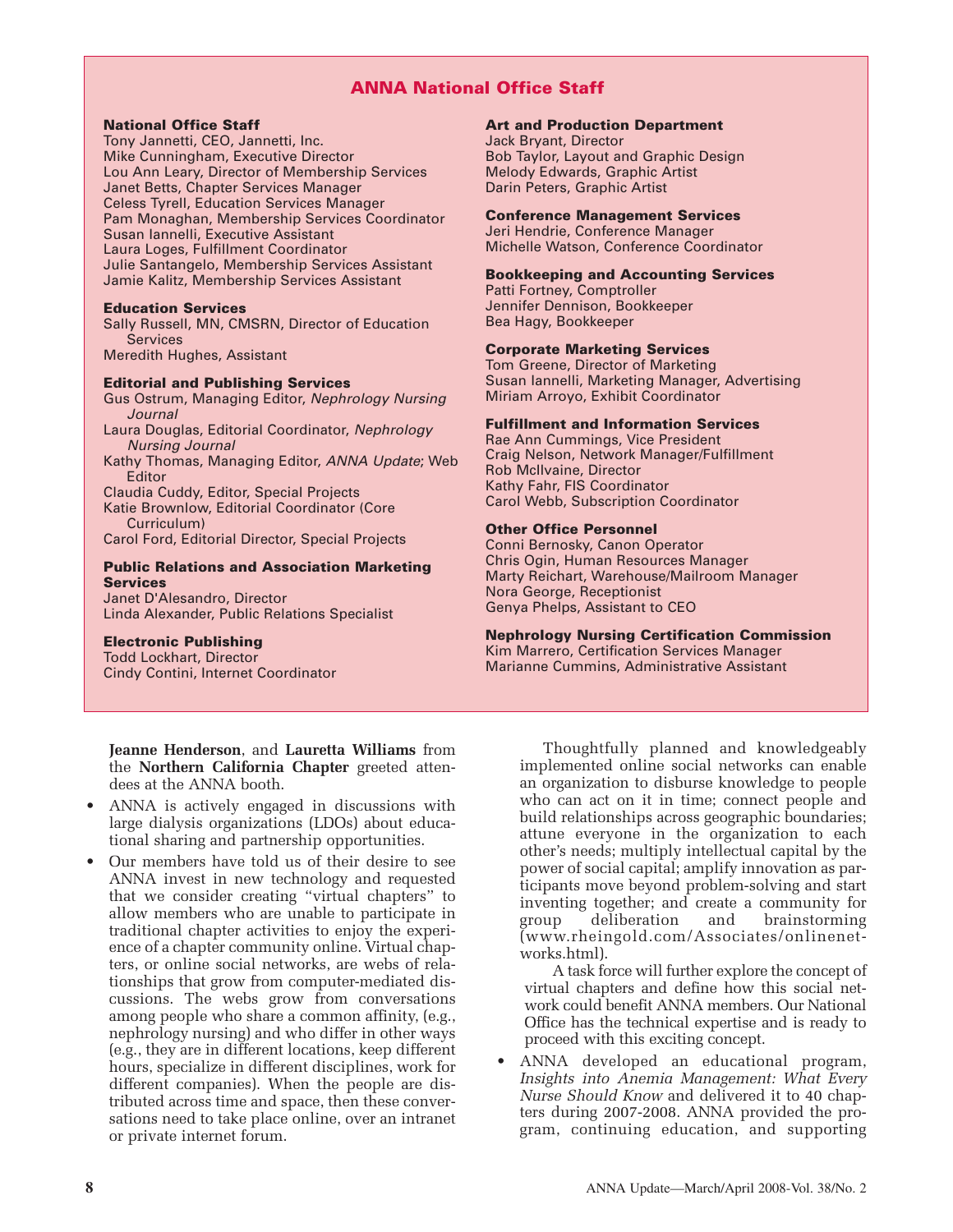materials along with reimbursement for speaker expenses and stipends to participating chapters. More than 1,200 nurses attended (an average of 30+ per meeting) the programs. Thank you to **Amgen** for providing an educational donation in support of ANNA's chapter programs.

- Thirty chapters participated in the educational program *Maximizing Patient Outcomes through the Collaborative Management of Hyperphosphatemia*. The programs ran through May 2007 and again, we had over 1,000 participants. The chapters simply arrange a meeting place, order refreshments, and their members are treated to outstanding education and networking. **Shire** provided an educational grant to ANNA to support these programs.
- The ANNA National Office staff provide excellent service and respond promptly and professionally to all member requests. This year the National Office had over 85,000 individual e-mail and telephone contacts with ANNA members.
- The *ANNA Update*, which is devoted to news about our association, chapters, and members is published six times a year. Our members rate this publication, edited by **Kathleen Thomas** and **Jenny Bell**, as an association highlight.
- Resources have been budgeted to improve our Web site. Our current Web page design is about 4 years old, and we recognize it is time for an upgrade. The Web designers and technical experts at our National Office are already at work on the new design.
- This year ANNA members were encouraged to visit the improved discussion forum accessible in the Members Only section of the Web site. Members use the online Forum to post questions and request feedback from colleagues. The Forum includes many topic areas, such as Acute Care, Administrative & Management Issues, Advanced Practice, Chronic Kidney Disease, General Discussions, Health Policy and Legislative Issues, Hemodialysis Clinical Issues, Pediatrics, Peritoneal Dialysis, and Transplant.
- ANNA provides up-to-date news on our association activities and the world of nephrology with our electronic news service. Members receive association news and updates in the monthly *ANNA E-News/Association News*, while nephrology news and nursing issues are delivered every other week via *ANNA E-News/RenalWEB*. We need your updated e-mail address in order to provide you with this valuable service.
- To assist chapters in communicating with their members, chapter officers receive chapter membership lists electronically four times a year. New member information is also provided regularly so that chapters can maintain updated records.
- ANNA's membership dues, last raised in 1989, have not increased in 19 years. They remain the lowest of any professional nursing association at \$60/year.

# **Scholarship Goal**

**Nephrology nursing practice will be evidencebased.**

- **Charlotte Thomas-Hawkins** and **Linda Flynn** completed the analysis on their study *The Work Environment, Nurse Staffing, Workload, Processes of Nursing Care, and Nurse-Reported Nurse and Patient Outcomes in Hemodialysis Settings*. This research, which was funded by ANNA, explores the effects of registered nurse staffing, processes of nursing care, workload, and the dialysis work environment on nurse and patient outcomes in hemodialysis units. Their findings, related to registered nurse staffing, processes of nursing care, and nurse-reported patient outcomes, are published in the March-April 2008 issue of the *Nephrology Nursing Journal*. The scope of the study was actually too broad to include all findings in one article, so we can anticipate a series of articles on this groundbreaking study.
- The *Nephrology Nursing Journal*, a peer reviewed scholarly journal, is published six times a year. The talented editorial board, under the leadership of Editor **Beth Ulrich** and Associate Editor **Karen Robbins**, fill each issue with innovative articles, pertinent research findings, educational supplements, and department features. Our journal is respected worldwide by the nephrology community.
- ANNA endorsed and supported the UCLA/VA Center for Outcomes Research and Education during their research study *Identifying Best Practices in Dialysis*. ANNA members participated in the survey process as the investigators sought to catalogue "best practices" that may account for interfacility variations in outcomes. While the survey was underway, we received the following note from one of the physician researchers: "We have already received responses from around 150 physicians. Although these physicians are all over the board on what they believe and do, they are remarkably consistent on one topic in particular – that good nurses make almost all the difference in dialysis! It's truly amazing. I have never seen so much uniformity in responses than in this survey vis a vis importance of nursing care."
- ANNA in conjunction with Creative Workplace Solutions, LLC, developed online education to enhance the understanding of depression in the ESRD population. Depression is a complex and multifaceted disease that affects patients' lives in a multitude of ways. Whether an individual's depression is negatively influencing that person's quality of life or it is causing problems with clinical outcomes, this damaging disease is a concern to nephrology nurses. This program enhances understanding of depression and increases knowledge of treatment approaches in a way that provides nurses with the opportunity to influence practice and take steps to limit the negative impact of depression in individuals with CKD.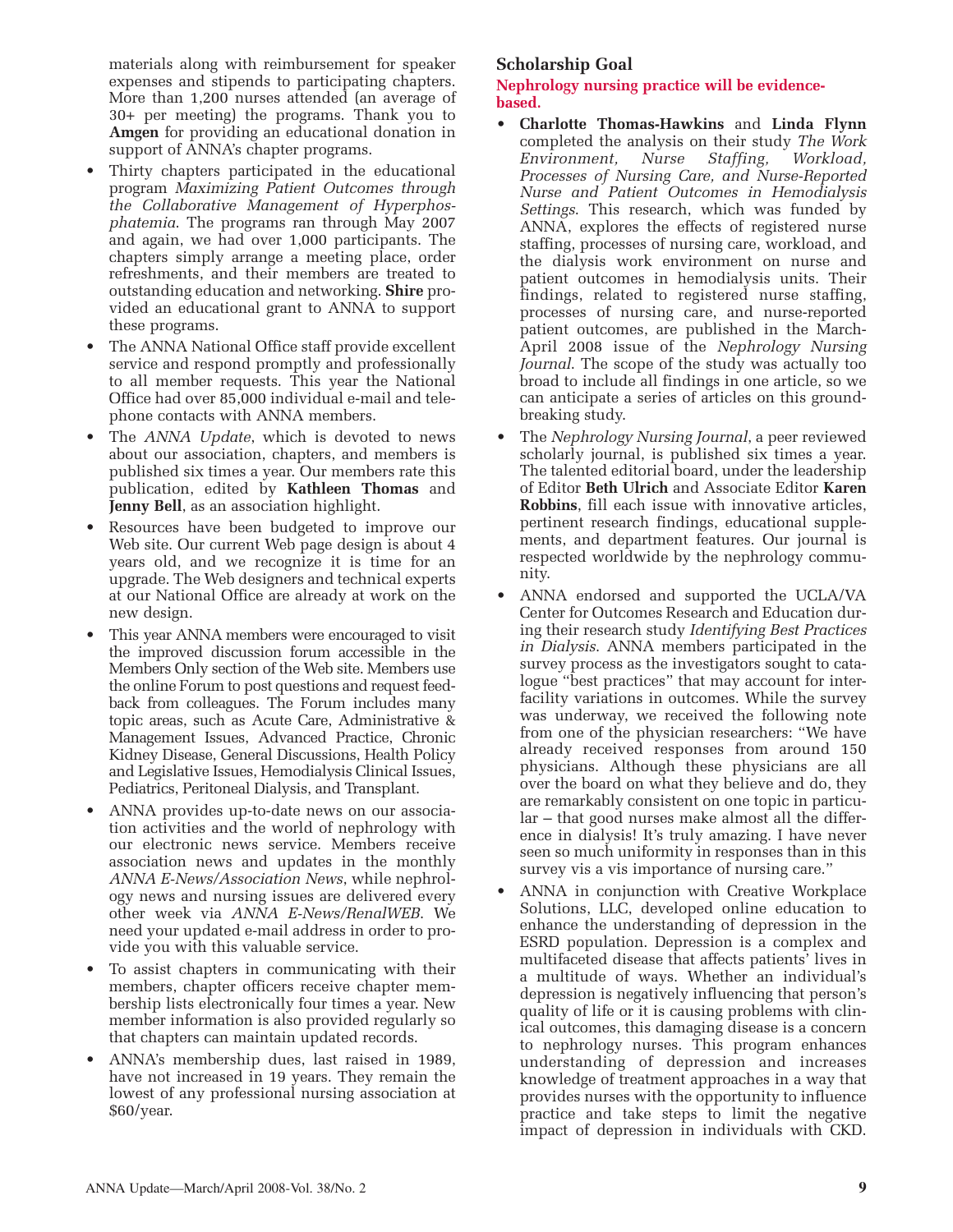The modules are accessible via the ANNA Web site (**www.annanurse.org**) and offer free continuing nursing education (CNE) credits. Of the over 500 people who have completed this activity, 68% stated that the training had improved their understanding of depression and 76% would recommend it to other nurses. (To access this program on the ANNA Web site, click on the Education tab, select CE Activities, and click on Online Activities.)

- ANNA provided a \$2,500 grant to help fund a study called *An Assessment of the Safety, Quality, and Effectiveness of Care Provided by Advanced Practice Nurses.* This important research, funded by a coalition of nursing organizations, will conduct a systematic literature review and metaanalysis to investigate the outcomes of care delivered by nurse practitioners, certified nurse midwives, certified registered nurse anesthetists, and clinical nurse specialists. We believe this study will result in the development of an important policy tool to support the contributions of nursing to our nation's health care.
- The Research Committee, under the leadership of **Joni Walton**, is developing a Web-based series of educational offerings that will provide hands-on experience (i.e., articles, slide banks, discussion board, and links to online material) in order to empower ANNA members with knowledge, skills, and confidence to utilize evidence-based practice. Committee members **Heather Beanlands, Heidi Fuchs-Crosby, Anita Jablonski, Terran Mathers, Kathryn Spiegel**, and **Janet Welch** are preparing seven online modules for release in 2008. The committee will be working with our National Office staff to redesign the research section of the ANNA Web site.
- ANNA hosted two successful audio conferences this year focusing on the acute care issues of individuals with kidney disease. The 2008 Winter Audio Conference was a first for ANNA. Chapters were able to participate via a Webinar live meeting component. Feedback was very positive, and we plan to continue to use this exciting technology.
- Over 700 nurses attended the 2007 Fall Meeting, which was held October 20-22 at the Hyatt Regency in San Francisco. The Fall Meeting sessions focus on clinicians, managers, and advanced practice nurses.
- The 39th National Symposium will be held in Philadelphia, PA, April 27-30, 2008. The theme is *Evidence and Nursing Informatics to Improve Safety and Outcomes.* The program syllabus, including session objectives and speaker handouts, will be available online! Please refer to **Sally Russell**'s Education Services Report in this issue of the *ANNA Update* for detailed information on these and other ANNA-sponsored education activities.
- Our anxiously anticipated *Core Curriculum for Nephrology Nursing* was published in March

2008. This Fifth Edition, which was edited by **Caroline Counts** – who has a long and respected history of editorial excellence in nephrology nursing publications – presents a new look and new content as well updates on the very essentials of our practice. We are grateful to Caroline along with the many talented section editors and contributors for the publication of this highly regarded ANNA resource.

- **Norma Gomez** served as editor of the *Nephrology Nursing Certification Review Guide*, Third Edition, to be published in April 2008. Norma assembled a talented group of writers to serve as Section Editors for this publication: **Lynda Ball, Deborah Brooks**, and **Paula Dutka**. The Guide is a popular and valuable resource for nurses as they prepare to sit for the examinations administered by the Nephrology Nursing Certification Commission.
- The selection process for an editor for the ANNA *Continuous Quality Improvement Guide*, is currently underway. The guide is scheduled for publication in 2009.
- The Nephrology Nursing Certification Commission (NNCC) is celebrating its 20-year anniversary in 2008! ANNA believes that certification is an essential component of specialty nursing practice and the NNCC credentialing body is essential to serve the nephrology nursing community.
- ANNA contracts with Digitell, Inc., to record sessions presented at our National Symposium and Fall Meeting and make them available on CD-ROM. Beginning this year, all sessions will be available for Symposium and Fall Meeting attendees via the ANNA Web site. Digitell also provides bonus educational content for attendees in topic areas such as management, leadership, wellness, decision-making, problem solving, motivation, and time management.
- ANNA continues to collaborate with **Dr. John Daugirdas** and the Hypertension, Dialysis and Clinical Nephrology Web site (hdcn.com) to provide online continuing education.
- ANNA released the second learning module in a series of educational activities designed to provide the nephrology nurse with education and tools to discuss end-of-life issues with patients and their families. This module, entitled *Ethical and Legal Aspects of Advanced Care Planning*, offers 1.0 CNE credits and is available for free download on **www.annanurse.org**. (Click on the Resources tab and select Learning Modules.) In addition, future modules are planned on topics such as cultural diversity in end-of-life decisionmaking, how to break bad news to patients, and learning advanced skills and techniques in discussing advanced care planning with patients.
- ANNA released several new educational products in CD-ROM format that offer CNE credit. The *K/DOQI Use in Cardiovascular Disease and Vascular Access* CD-ROM contains two sessions. Session I is recorded from the Fall 2006 ANNA Audio Conference (2.0 CNEs) and Session II is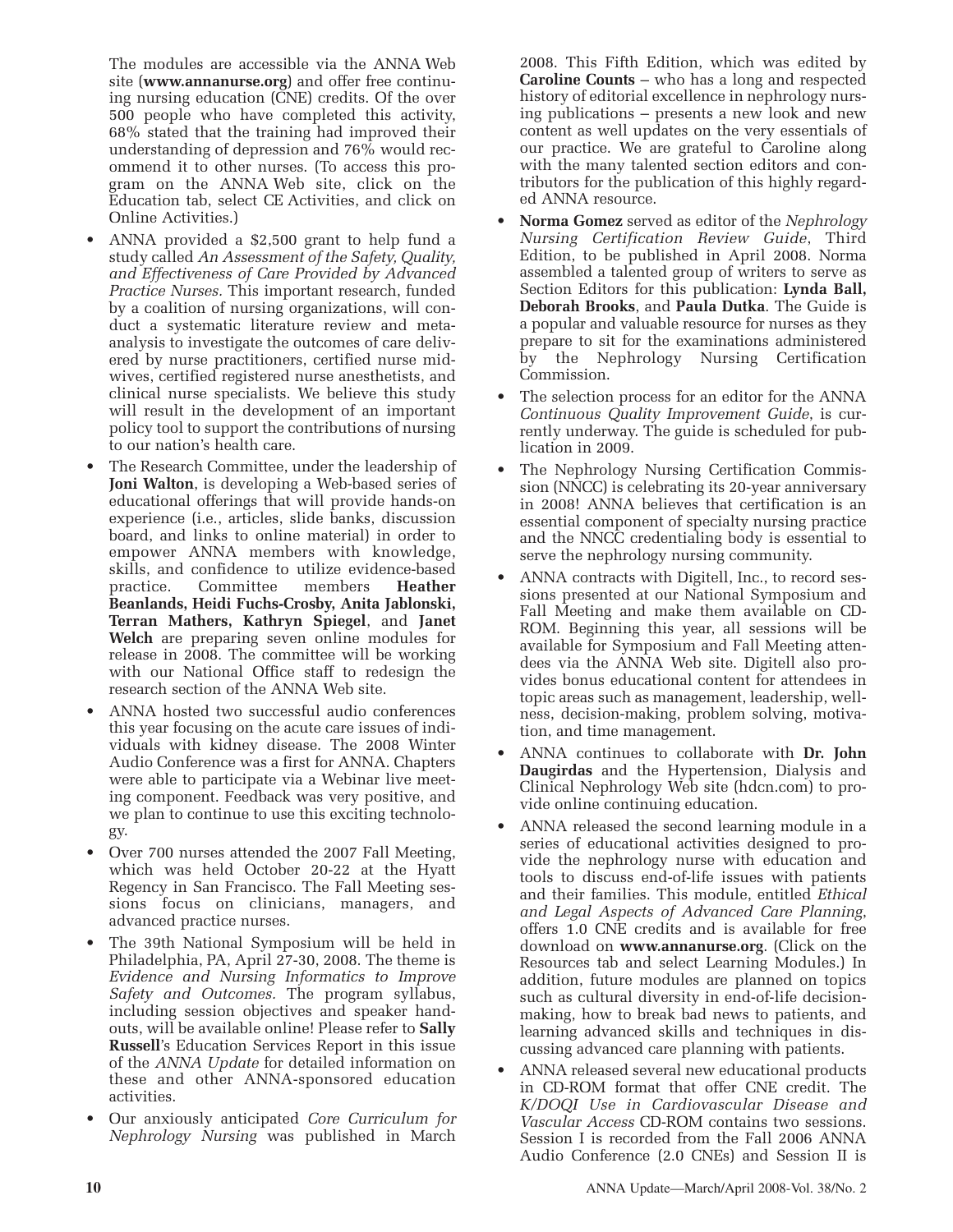recorded from the Winter 2007 ANNA Audio Conference (1.5 CNEs). The CD-ROM contains the live recordings of the educational sessions and the accompanying presentation materials. *Updating Practices in an Evolving IV Iron and Anemia Environment: Practical Solutions,* originally presented at ANNA's 2007 National Symposium in Dallas, is now available on CD-ROM. This educational activity examines a collaborative approach to updating anemia management practices and identifies strategies for implementing a maintenance IV iron protocol to improve outcomes for patients with anemia.

- The Administration SIG, under the leadership of **Mary Perrecone**, developed three additional manager resources to assist new or seasoned managers in their daily practice. The latest resources are *Opening a New Dialysis Facility: Helpful Hints, Opening a New Dialysis Facility: Sample Checklist*, and *Survey Readiness Checklist*. These and four other manager resources are available on **www.annanurse.org**. (Click on the Resources tab and select Publications.)
- ANNA released three additional modules in a series developed by the Association to support the learning needs of nurses who care for nephrology patients in alternative settings. The series, entitled *Partnering for Quality Care, A Continuing Education Program for Chronic Kidney Disease Clinicians*, is designed to address the nursing care needs of chronic kidney disease (CKD) patients in non-nephrology settings. The new modules address CKD stages 1 and 2, CKD stages 3 and 4, and the post-transplant patient. Five modules in the series have been released and are available at **www.annanurse.org** for free download. (Click on the Resources tab and select Learning Modules.)
- More than 30,000 CE certificates were awarded during the year to nephrology nurses for their participation in ANNA's educational activities. Please refer to the Education Services report for more details.

# **Leadership Goal**

#### **ANNA members will be leaders in the nephrology health care community.**

• Over 70 current and future ANNA leaders were called together in September 2007 to attend a Critical Issues Conference in Philadelphia. The goal was to create an environment for ANNA's continued growth and success over the next 5 years. The objectives of the conference were to complete an assessment of all ANNA programs and products, review the ANNA Strategic Plan as revised in July 2007, develop strategic thinking skills in ANNA's current and future leaders, and evaluate the governance of ANNA.

The participants worked in teams as we tackled each objective. Everyone was buoyant and optimistic as we discussed the future of ANNA. Some of the ideas developed during the conference include:

- Provide high quality programs in response to focused interests.
- Invest in the ANNA Web site to provide additional features and consider offering new technology for continuing education.
- Reassess the criteria for Board of Director eligibility and examine regional vs. national representation.
- Create a structure that allows members who are unable to participate in traditional chapter activities to enjoy the experience of a chapter community online (i.e., virtual chapters).
- Examine ways to increase communication to all members and to involve more members in the work of the SIGs.
- Create opportunities for more ANNA members to have active, meaningful volunteer roles that also respect the members' personal time.

A huge amount of documentation and a remarkable number of ideas were generated at the conference. We continue to evaluate all of the material for additional opportunities.

- ANNA joined **Amgen** to conduct kidney screenings at NBC-sponsored Health Fairs throughout the country. At the screenings, nurses from ANNA assist members of the public complete a health assessment, identify risk factors for kidney disease, and provide counseling to those with identified risks. In 2007-2008, ANNA and Amgen collaborated at kidney screenings in Boston MA; San Jose, CA; Chicago, IL; Los Angeles, CA; and Miami, FL. Hundreds of individuals were screened for kidney disease at each health fair. This is a very worthwhile community service and a rewarding experience for the ANNA member participants. Team leaders and chapters that participated in the screenings were **Robert MacKinnon** and the **Mass Bay Chapter**, **Brenda Patrick** and the **Northern California Chapter**, **Mary Haras** and the **Windy City Chapter**, **Linda Takvorian** and the **Los Angeles Chapter**, and **Roboam (Bobby) Aguirre** and the **South Florida Flamingo Chapter**.
- We anticipate that sometime before February 4, 2009, CMS will publish the new Conditions for Coverage for ESRD Facilities. One of the new requirements in the proposed rule is that every patient will participate in an Interdisciplinary Assessment. This comprehensive patient assessment is very different from anything in the existing regulation requirements. ANNA is collaborating with the Council of Social Workers, the Council of Dietitians, and the Council of Nurses and Technicians at the National Kidney Foundation (NKF) to identify the items that should be included on this tool. When completed, both ANNA and NKF plan to release the comprehensive patient assessment tool as our "gift" to the dialysis community. We undertook this project because we believe it will be very difficult and time-consuming for individual dialysis facilities to develop their own tools. All of the nurses working on this project are ANNA members.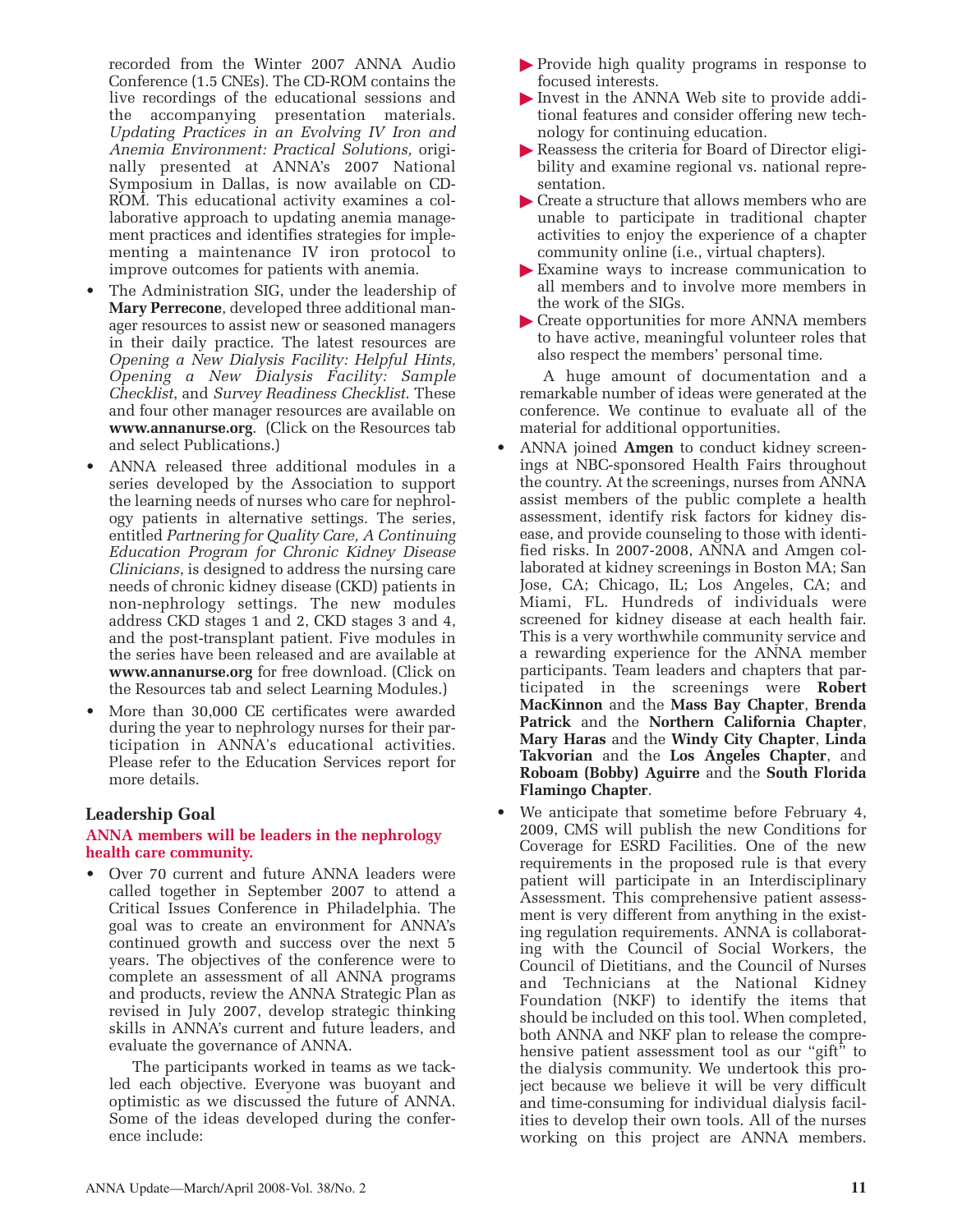Under the leadership of **Sheila Deziel**, nurses collaborating with the NKF on the multidisciplinary patient assessment tool are **Laurie Biel, Kay Hall, Carol Kinzer, Maria Luongo, Melinda Martin-Lester Nancy Pelfrey, Candace Regua, Mark Short**, and **Karen Vinson**.

- **Roberta Billman**, ANNA's Transplantation SIG Leader, represented the Association at the United Network for Organ Sharing (UNOS) Consensus Conference in Chicago, IL, on May 22, 2007. UNOS is seeking to increase patient and donor response when they request public comment on proposed policies and changes.
- Immediate Past President **JoAnne Gilmore** represented ANNA at the September 2007 European Dialysis and Transplant Nurses Association/ European Renal Care Association (EDTNA/ERCA) International Conference in Florence, Italy.
- The September 2007 publication of *Career Fulfillment in Nephrology Nursing: Your Guide to Professional Development* was another exhilarating moment for ANNA. Editor **Carol Headley** assembled an impressive group of experts both from inside and outside of nephrology nursing to provide sound advice on the exciting career options within our specialty. Nurses have many career development paths, both in professional work settings and in volunteer roles. This book can serve as a personal guide to career development.
- President-Elect **Sue Cary** represented ANNA at the October 2007 Canadian Association of Nephrology Nurses and Technologists (CANNT) Conference in Winnipeg, Manitoba.
- The National Kidney and Urologic Diseases Information Clearinghouse (NKUDIC) is a service of the National Institute of Diabetes and Digestive and Kidney Diseases (NIDDK). **Sue Cary** represented ANNA at the NKUDIC Coordinating Panel meeting in Bethesda, MD, in March 2008. The NKUDIC answers inquiries received from all sources, develops and distributes publications, and works closely with professional and patient organizations and government agencies to coordinate resources about kidney and urologic diseases.
- We are pleased that ANA accepted our nomination of **Debra Hain** to represent ANNA on the ANA Gerontology Specialty Nursing Scope and Standards of Practice Workgroup.
- **Sue Fallone** is the ANNA representative on the National Consensus Group for the Development of Core Clinical Nurse Specialist (CNS) Competencies. This group was created under the direction and guidance of the American Board of Nursing Specialties (ABNS).
- **Barbara Hasbargen** was appointed as the ANNA representative to the National Association of Clinical Nurse Specialists (NACNS) on a task force to develop curriculum recommendations for doctoral level CNS programs, including the doctorate of nursing practice. Barbara participated in a July summit held in Indianapolis, IN. The task

force expressed concern that there is not a nephrology advanced practice exam for clinical nurse specialists.

- The Volunteer Leaders Orientation Workshop (VLOW) was held again this year for all incoming chapter officers, regional officers, committee chairpersons and designates, SIG leaders, and staff to promote a collective spirit of service among all volunteer leaders. The 2-day program offers the opportunity to learn how to be an effective leader within ANNA and provides orientation on how to carry out volunteer roles and responsibilities during the upcoming year. Under the direction of **Mary Haras** and **Marilyn Eilert** and along with the Leadership Development Committee, the theme for VLOW was *Putting the Pieces Together*. Approximately half of the over 250 participants were first time VLOW attendees and just beginning their path on the road to leadership development.
- ANNA *Connections* is an online mentoring program, customized for ANNA, which uses software to facilitate pairing mentees with applicable mentors and supporting that relationship. Under the leadership of **Glenda Payne**, we have completed the first year of this program. How does *Connections* work? Mentors and mentees complete profiles on the site. The software compares the mentee needs with the skills and knowledge mentors offer and finds the best match. The mentee is provided a list of the best matches and contacts potential mentors to discuss going forward with the relationship. The software facilitates the mentoring relationship by providing resources and guiding the partners in defining parameters and boundaries for expectations and timelines. Currently, there are 125 active mentors, 76 mentees, and 25 mentoring agreements in ANNA *Connections*. For more information about this program, go to **www.annanurse.org** and click on the ANNA *Connections* logo.

# **Business Goal**

# **Goal: ANNA will have long-term financial success.**

- Any association, even a nonprofit association like ANNA, must follow sound business practices and ethical principles in order to be successful. In an age where associations on average survive only 5 years, ANNA at 39 years of age is extraordinary. Our success is due to our volunteer members and our management services firm. The relationship between ANNA and Anthony J. Jannetti, Inc. (AJJ) is based on mutual trust and loyalty. Because of our desire to continue this successful partnership, ANNA has renewed its national office management services agreement with AJJ and Executive Director services with **Mike Cunningham** through March 2014.
- Many of the programs developed by ANNA are made possible by the continued sponsorship from our Corporate Members. We are grateful for their generous support.